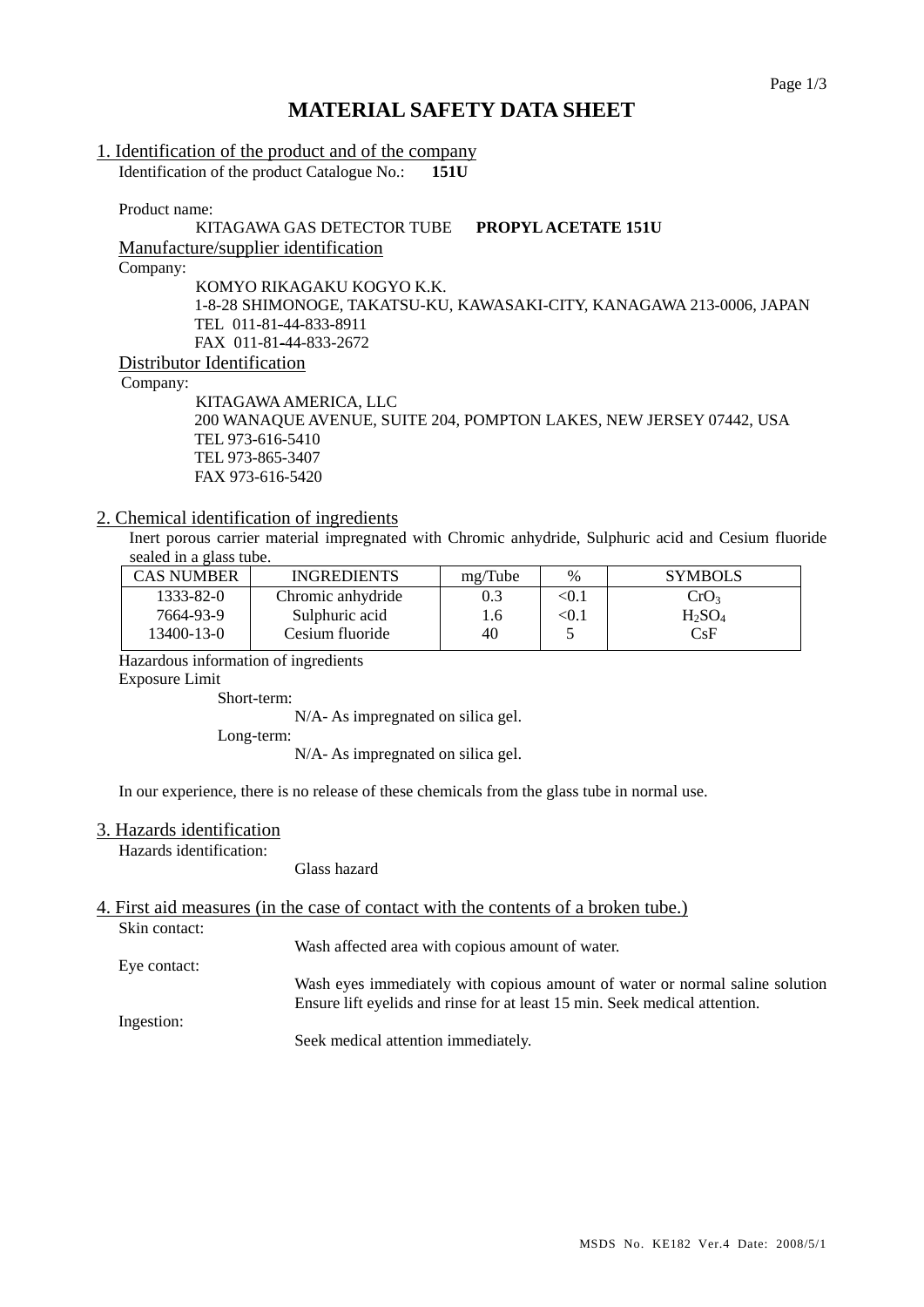| <u>5. Fire fighting measures</u><br>Flash point:       |                                                                                                                                                                |  |  |  |  |  |
|--------------------------------------------------------|----------------------------------------------------------------------------------------------------------------------------------------------------------------|--|--|--|--|--|
| Extinguishing media:                                   | Non-combustible                                                                                                                                                |  |  |  |  |  |
|                                                        | All known extinguishants can be used.                                                                                                                          |  |  |  |  |  |
| Special fire fighting Procedures:                      | None                                                                                                                                                           |  |  |  |  |  |
| Unusual fire & Explosion hazards:                      |                                                                                                                                                                |  |  |  |  |  |
|                                                        | Negligible fire hazard when exposed to heat or flame.                                                                                                          |  |  |  |  |  |
| 6. Accidental release measures<br>Personal protection: |                                                                                                                                                                |  |  |  |  |  |
|                                                        | Do not pick up broken glass with bare hands if the tube is broken. Cover with<br>inert absorbent such as vermiculite. Sweep up and contain for waste disposal. |  |  |  |  |  |
| 7. Handling and storage<br>Handling & use:             |                                                                                                                                                                |  |  |  |  |  |
|                                                        | Ensure the instructions for use are followed. Safety glasses and gloves should be<br>worn to prevent injury from splintering glass.                            |  |  |  |  |  |
| Storage:                                               | Keep away from direct sunlight and store at 25 degree C or lower.                                                                                              |  |  |  |  |  |
| 8. Exposure control/personal protection                |                                                                                                                                                                |  |  |  |  |  |
| Respiratory protection:                                | Not applicable                                                                                                                                                 |  |  |  |  |  |
| Ventilation:                                           | Not applicable                                                                                                                                                 |  |  |  |  |  |
| Other protective equipment:                            | Safety glasses and gloves                                                                                                                                      |  |  |  |  |  |
| 9. Physical/Chemical properties<br>Appearance:         |                                                                                                                                                                |  |  |  |  |  |
|                                                        | Yellow and white solid layer sealed in a glass tube.                                                                                                           |  |  |  |  |  |
| Boiling point:<br>Melting point:                       | Not applicable                                                                                                                                                 |  |  |  |  |  |
|                                                        | Not applicable                                                                                                                                                 |  |  |  |  |  |
| Specific gravity $(H_2O=1)$ :                          | Not applicable                                                                                                                                                 |  |  |  |  |  |
| Evaporation rate (BuOAc=1):                            |                                                                                                                                                                |  |  |  |  |  |
| Solubility in water:                                   | Not applicable                                                                                                                                                 |  |  |  |  |  |
| Vapour pressure:                                       | Not applicable                                                                                                                                                 |  |  |  |  |  |
| Vapour density:                                        | Not applicable                                                                                                                                                 |  |  |  |  |  |
|                                                        | Not applicable                                                                                                                                                 |  |  |  |  |  |
| 10. Stability and Reactivity<br>Stability:             |                                                                                                                                                                |  |  |  |  |  |
| Incompatibilities:                                     | Stable at under ambient temperatures and pressures.                                                                                                            |  |  |  |  |  |
| Hazardous decomposition products:                      | Not applicable                                                                                                                                                 |  |  |  |  |  |
| Hazardous polymerization:                              | None<br>None                                                                                                                                                   |  |  |  |  |  |